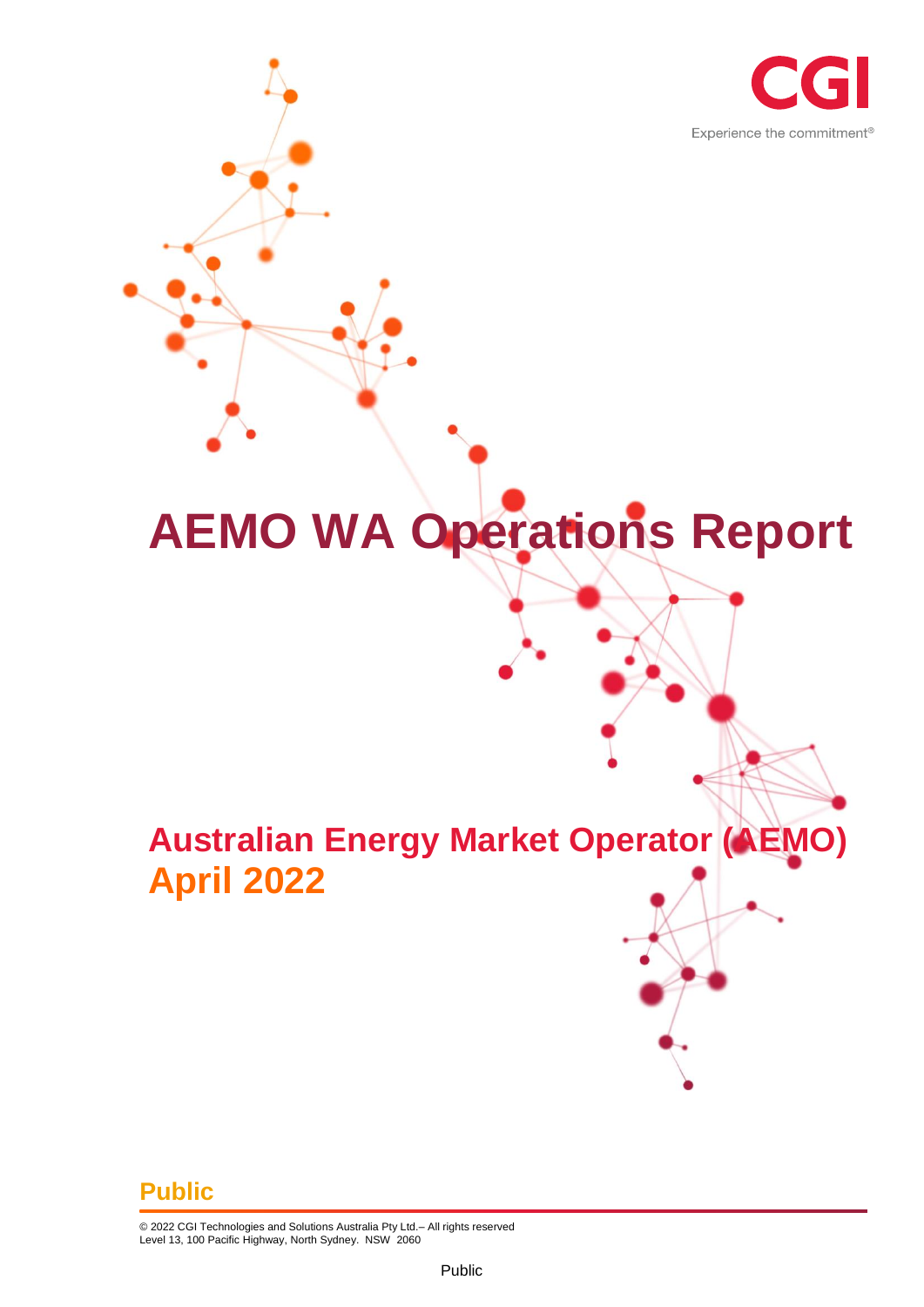



prepared for the sole and exclusive use of GRMS (WA) Operations and therefore, is considered to be proprietary by CGI Technologies and Solutions Australia Pty Ltd.. It may not be made available to anyone other than the addressee or persons within the addressee's organisation who are designated to read this report; nor may it be copied, reproduced, modified, altered, or circulated to any third party, in any form or media, without the prior written consent of CGI Technologies and Solutions Australia Pty Ltd.

All rights are reserved.

#### **Public**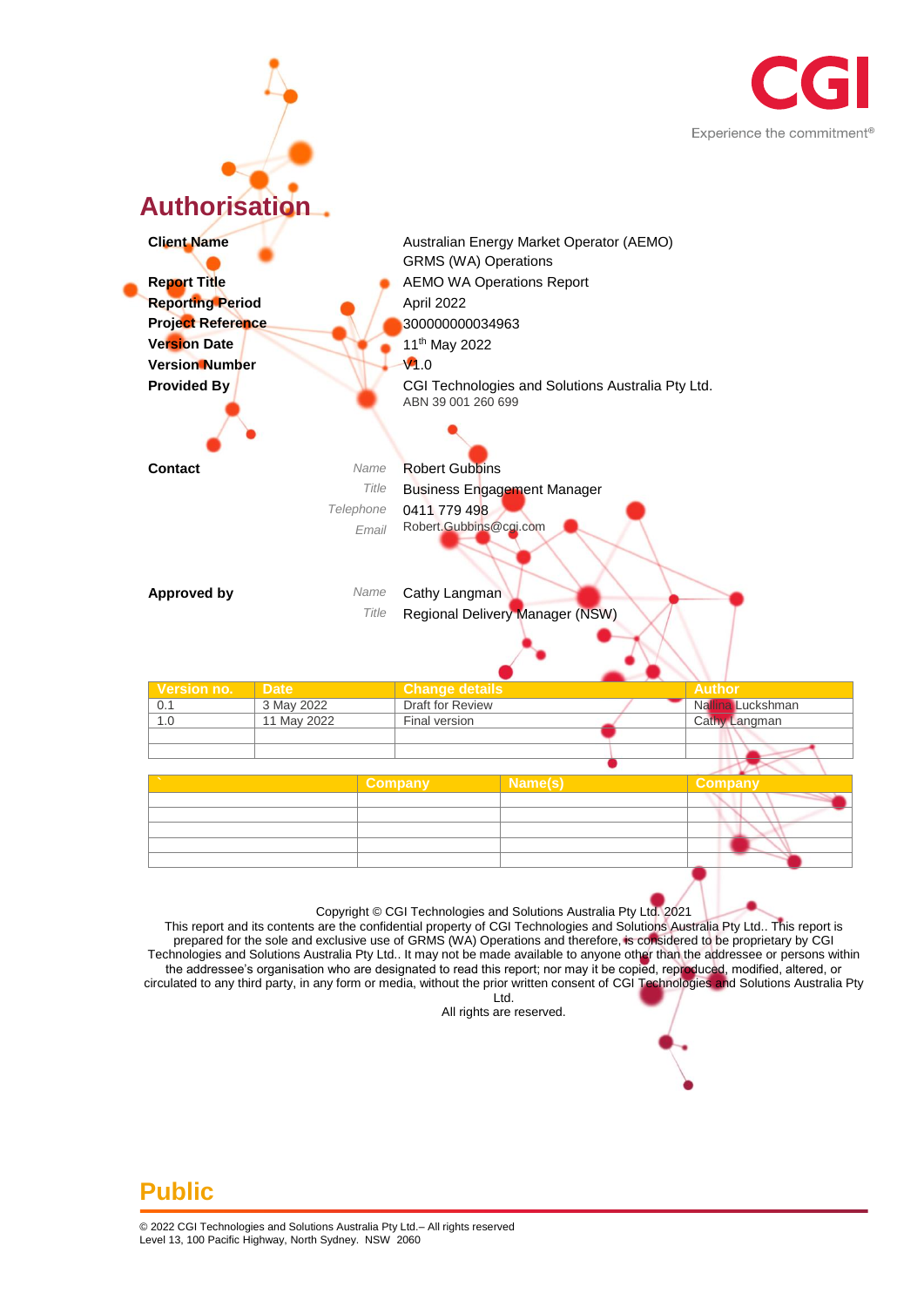$\overline{\phantom{a}}$ 



## **Table of Contents**

| 1.1                                                                            |  |
|--------------------------------------------------------------------------------|--|
| LATE WA MARKET REPORTS ON 22 <sup>ND</sup> APR 2022 - IR-AEMO-0140  4<br>1.1.1 |  |
| 1.2                                                                            |  |
| 1.3                                                                            |  |
| 1.4                                                                            |  |
| $\overline{2}$                                                                 |  |
| 2.1                                                                            |  |
| 2.2                                                                            |  |
| 2.3                                                                            |  |

Public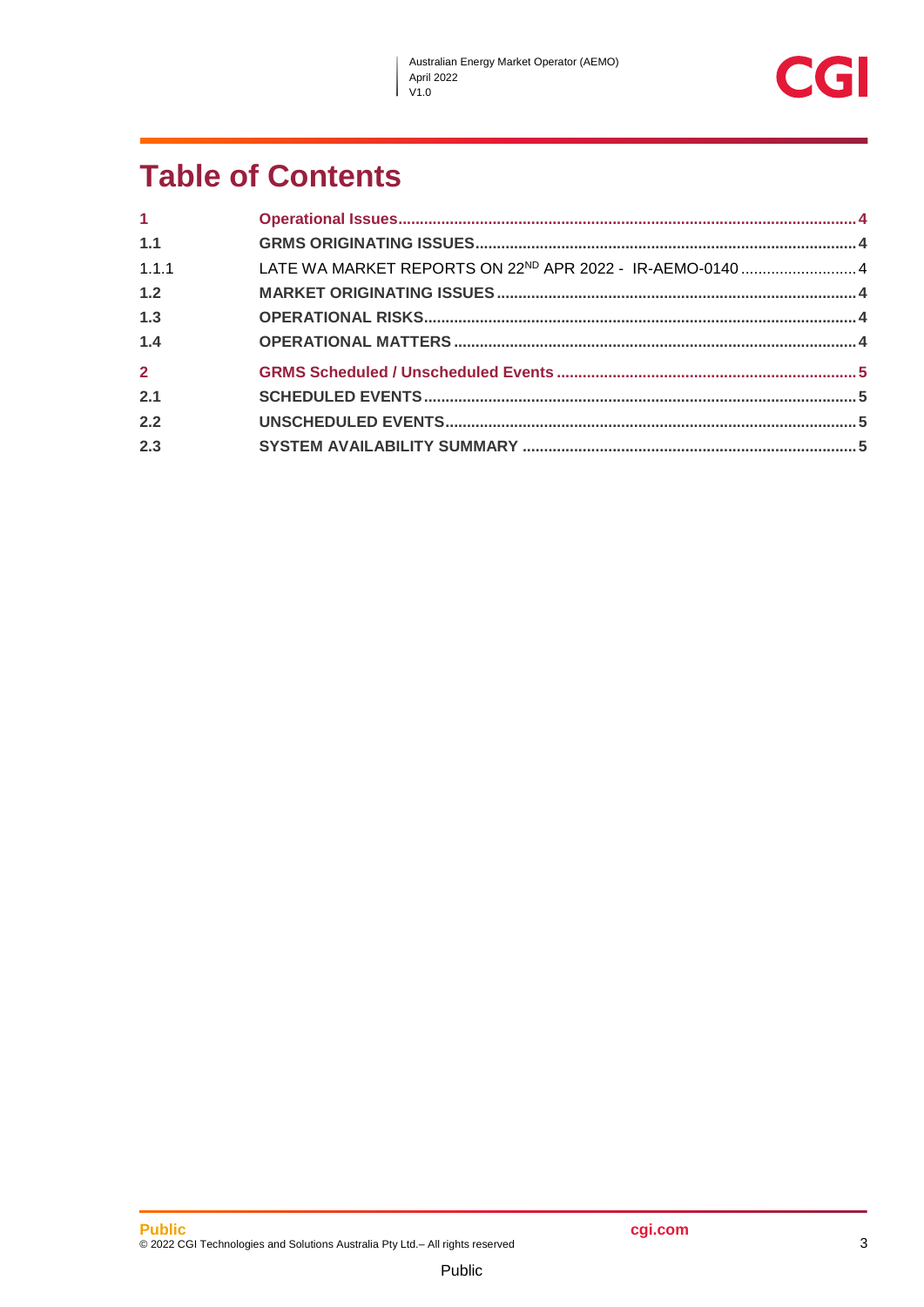

### <span id="page-3-0"></span>**1 Operational Issues**

This section of the report outlines any operational issues encountered by the GRMS or the operational team during the month which either impacted, or had the potential to impact the delivery of WA GRMS services.

#### <span id="page-3-1"></span>**1.1 GRMS Originating Issues**

This section describes operational issues which originated from the GRMS and had a direct impact either on the WA market, CGI's service levels or AEMO's adherence to the Retail Market Procedures (RMP).

There is one GRMS operational issues to report this month.

#### <span id="page-3-2"></span>1.1.1 LATE WA MARKET REPORTS ON 22ND APR 2022 - IR-AEMO-0140

The Help Desk received an alarm at 12:10pm WST indicating that the gas day calculations workflow had not completed. The Help Desk investigated and determined that the DEE\_EST workflow was still processing the hourly readings report.

The Help Desk provided a notification to the market at 1pm WST informing them that the Swing Service reports would be delayed.

The Swing Service reports were generated at 1:02pm WST.

At 1.17pm WST, Help Desk confirmed that the gas day calculations workflow completed successfully and reports were generated.

Help Desk investigations indicated that the generation of the Swing Service reports were delayed due to the processing of the hourly data records. Analysis of the database determined that there were a very large number of hourly data records going back many years.

CGI proposed that a purge of historical hourly data records in the database would be performed. This would only be done after consultation with AEMO.

#### <span id="page-3-3"></span>**1.2 Market Originating Issues**

This section describes operational issues which originated from outside the bounds of the GRMS which caused subsequent market impact or required significant input from the CGI operational team to resolve. Market originating issues may also have had an impact on CGI's service levels and AEMO's adherence with the RMP although in most cases, CGI will claim concession from service failures resulting from issues described in this section.

There are no Market originating issues to report this month.

#### <span id="page-3-4"></span>**1.3 Operational Risks**

Operational risks are situations which, if not managed appropriately may become operational issues which have the potential to impact CGI, AEMO or the WA market. Current risks which CGI are managing and of which AEMO should be aware are described below.

No new operational risks have been identified.

#### <span id="page-3-5"></span>**1.4 Operational Matters**

There are no operational matters to report this month.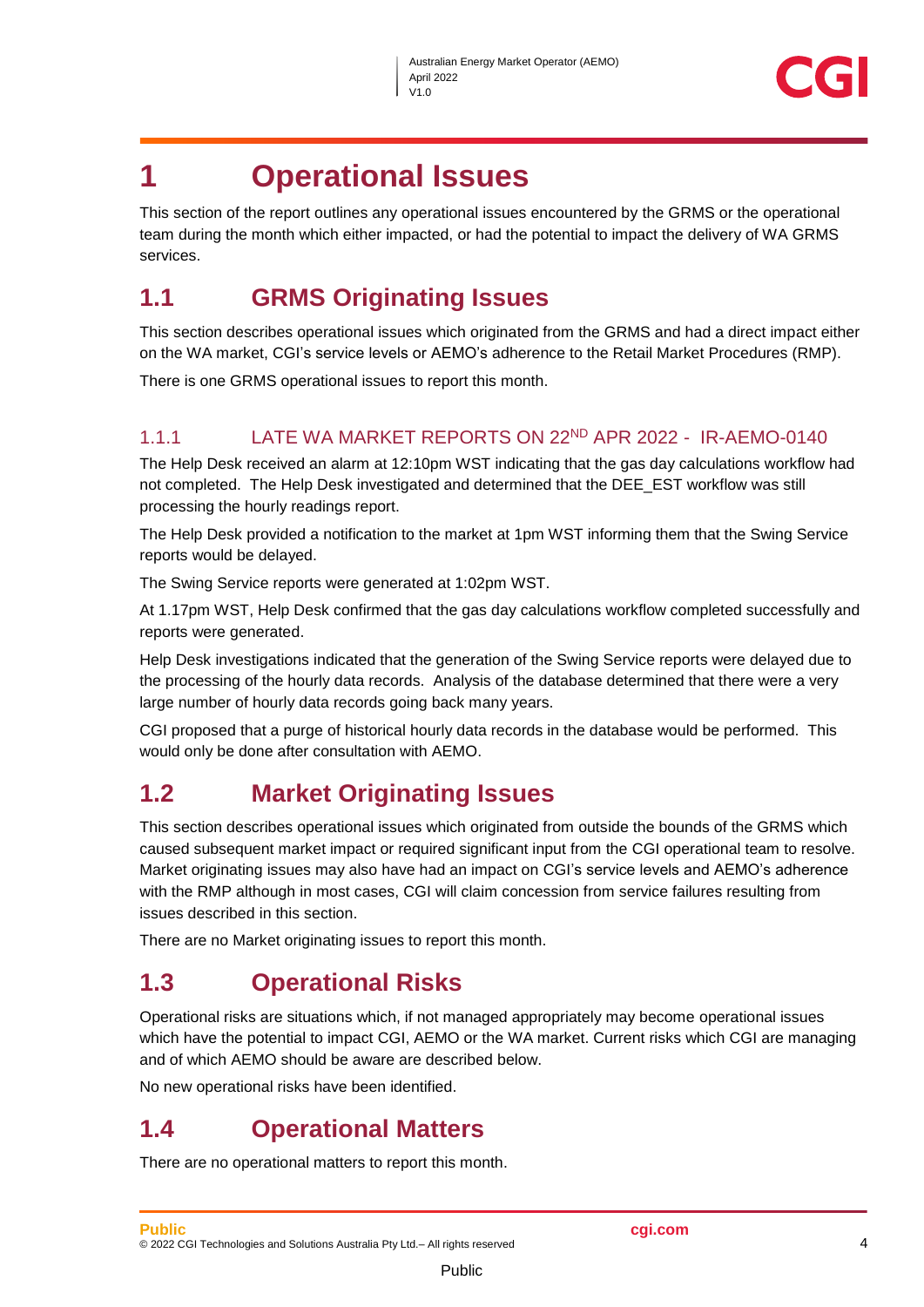## <span id="page-4-0"></span>**2 GRMS Scheduled / Unscheduled Events**

#### <span id="page-4-1"></span>**2.1 Scheduled Events**

The following table details all scheduled events that may have affected GRMS availability during the calendar month. Events were performed during agreed downtime periods and therefore were implemented with minimal impact to participants.

Scheduled events which have the potential to impact participants are planned to take place outside of WA business hours on a best endeavours basis or at a time agreed with participants. Times shown are EST. It should be noted that only those events which involve the EbXML or FTP gateways have an impact on the market from an availability perspective.

| <b>Name</b> | <b>Description</b>          | <b>Date</b> | <b>Time</b> | <b>Mins</b> | ⊩Ref           |
|-------------|-----------------------------|-------------|-------------|-------------|----------------|
| WA GRMS     | Microsoft Security Patching | 5-May-2022  | 17:15       | 30          | CR/AEMO-W/0463 |

#### <span id="page-4-2"></span>**2.2 Unscheduled Events**

The following table details unscheduled events for the calendar month. Outage minutes exclude time during agreed maintenance periods. It should be noted that only those events which involve the EbXML or FTP gateways have an impact on the market from an availability perspective.

| <b>Name</b> | <b>Description</b> | <b>Date</b> | <b>Time</b> | <b>Mins</b> | Ref |
|-------------|--------------------|-------------|-------------|-------------|-----|
| -           |                    |             |             |             | -   |

#### <span id="page-4-3"></span>**2.3 System Availability Summary**

During the month, there were 30 days resulting in the following availability metrics as defined in the SOSA:

- $\triangleright$  TPA (Total Possible Availability) = 36,000 minutes
- (Based on 20hrs per day 03:00 until 23:00 each day)
- $\triangleright$  GAPS (Intervals of unscheduled downtime) = 0 minutes
- $\triangleright$  SAM (Scheduled & Agreed Maintenance) = 30 minutes

The SLA requires market system availability of 99.6%

The WA Market system was available for a total of **36,000** minutes once scheduled and agreed maintenance is excluded. This equates to an overall availability of 100.00%